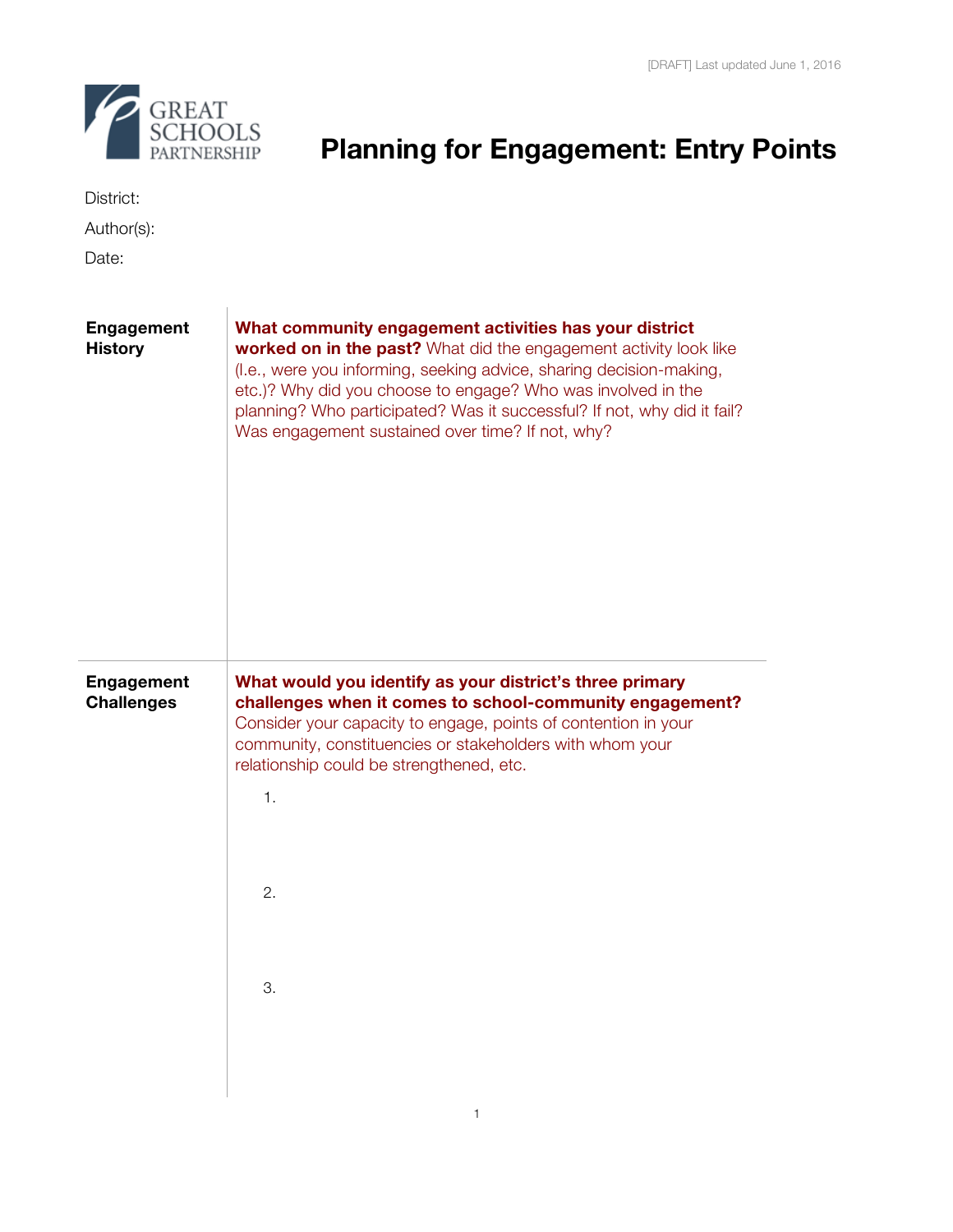| <b>Engagement</b><br><b>Vision</b> | What impact do you want to achieve organizationally, culturally,<br>instructionally, and otherwise? What is your definition of<br>engagement? Who stands to benefit from engagement and how?<br>What will "engagement" will look like in practice? What positive<br>outcomes would you like to see for students, families, teachers, and<br>community members? |
|------------------------------------|----------------------------------------------------------------------------------------------------------------------------------------------------------------------------------------------------------------------------------------------------------------------------------------------------------------------------------------------------------------|
| <b>Entry Points</b>                | What are three entry points for exploring, testing, and practicing<br>stronger engagement? What policies, programs, or practices could<br>be improved with stronger engagement? What is your rationale for<br>prioritizing the entry point?<br>Entry Point 1:<br>Description/Rationale:                                                                        |
|                                    | Entry Point 2:<br>Description/Rationale:                                                                                                                                                                                                                                                                                                                       |
|                                    | Entry Point 3:<br>Description/Rationale:                                                                                                                                                                                                                                                                                                                       |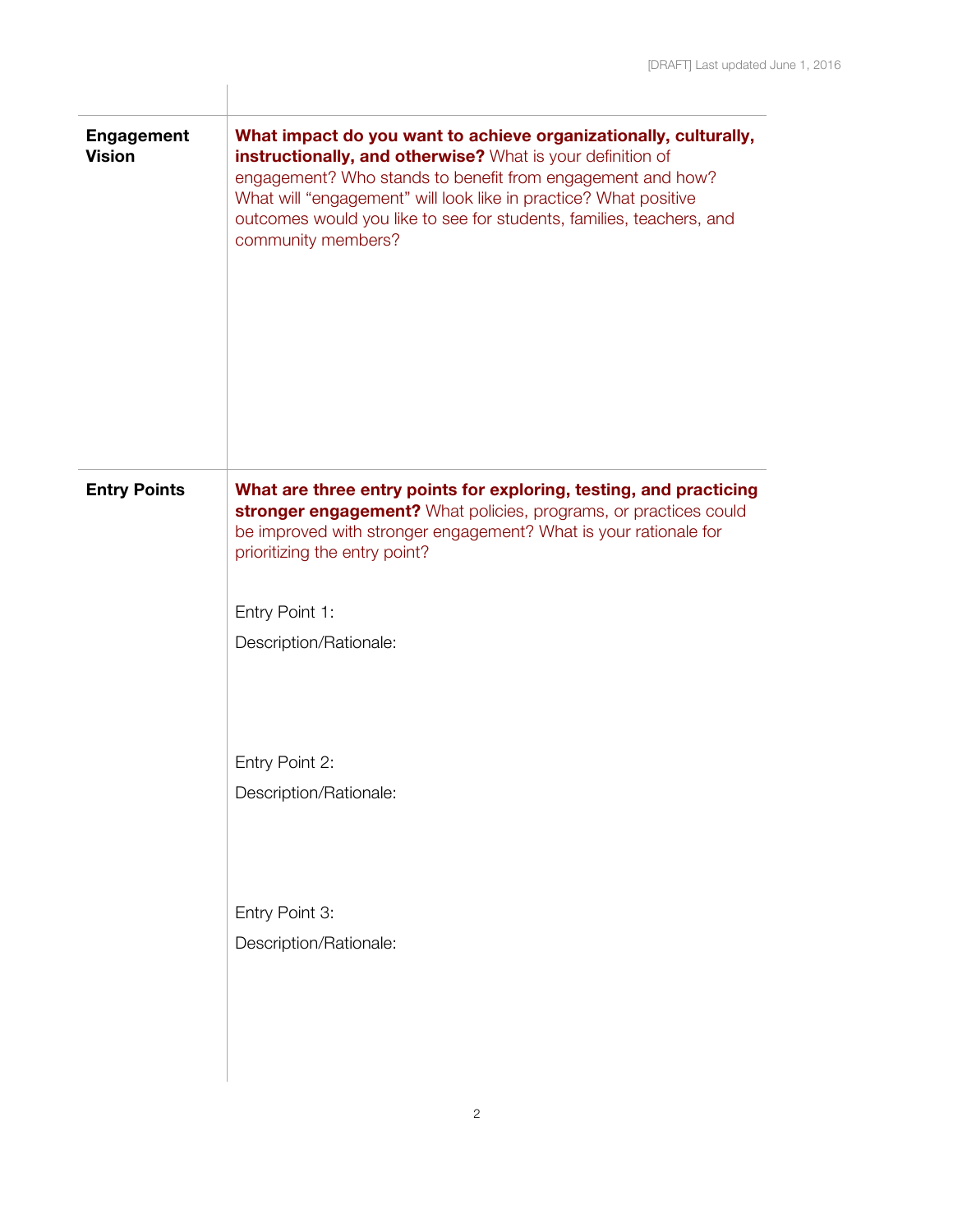| <b>Stakeholders</b> | <b>Who needs to be involved?</b> For each strategy: Who will be affected<br>by it? Whose voices should be included in the planning process? Who<br>can help make the strategy happen?                                                                                                        |
|---------------------|----------------------------------------------------------------------------------------------------------------------------------------------------------------------------------------------------------------------------------------------------------------------------------------------|
|                     | Entry Point 1:                                                                                                                                                                                                                                                                               |
|                     | Entry Point 2:                                                                                                                                                                                                                                                                               |
|                     | Entry Point 3:                                                                                                                                                                                                                                                                               |
|                     |                                                                                                                                                                                                                                                                                              |
| <b>Outreach</b>     | How will you make involvement feasible for the groups or<br>individuals identified above? When will you hold meetings? Where<br>will those meetings take place? Will you provide participants with<br>stipends, food, childcare, or transportation?                                          |
|                     | How will you reach out to marginalized voices and make sure<br>they are at the table? Which groups in your community have not<br>historically been involved? Do you have a weak or troubled relationship<br>with any community groups? Are language and/or cultural barriers a<br>challenge? |